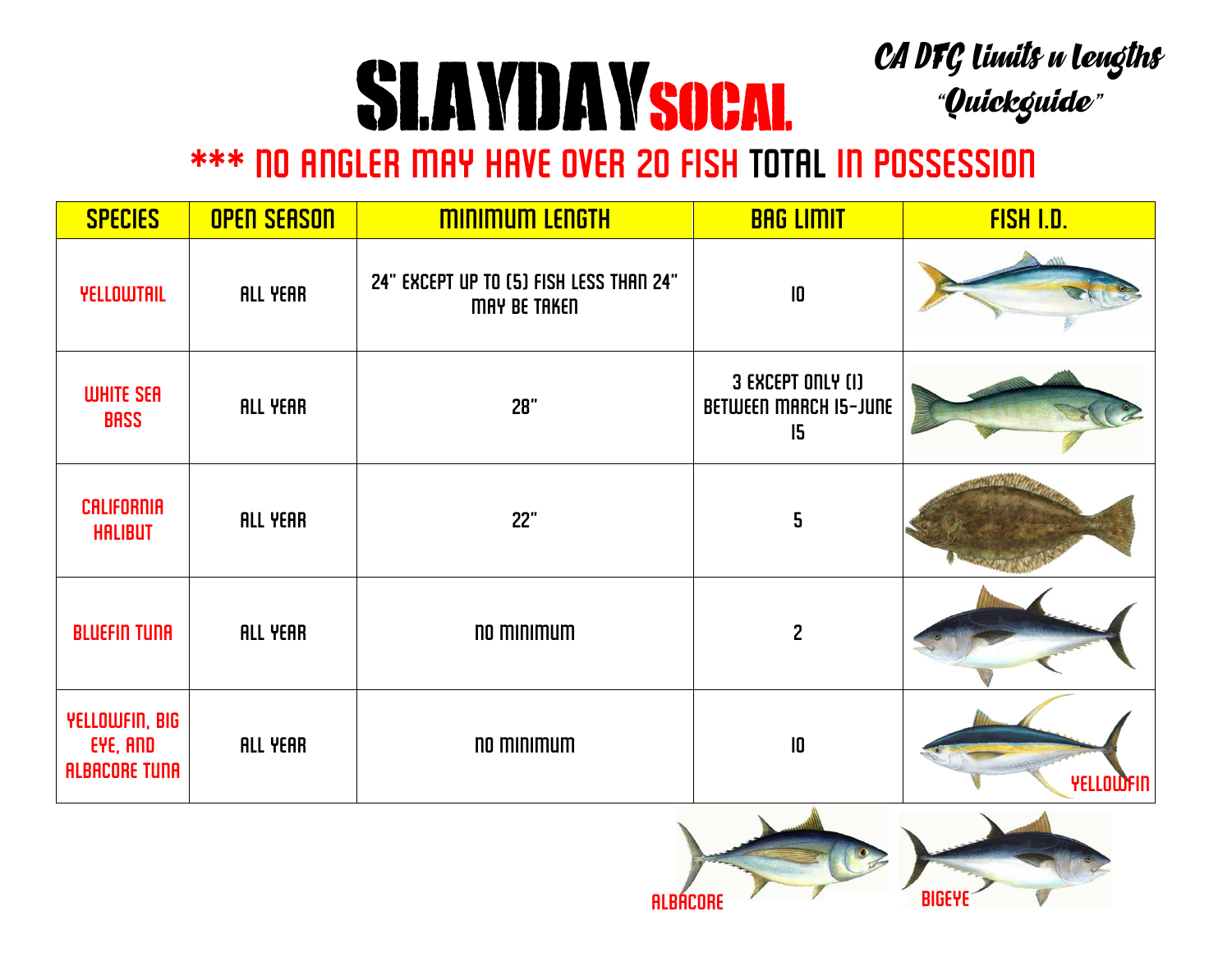| <b>SKIPJACK</b>                        | <b>ALL YEAR</b>     | no minimum                                                                      | $\overline{10}$                                               |                        |
|----------------------------------------|---------------------|---------------------------------------------------------------------------------|---------------------------------------------------------------|------------------------|
| <b>BONITO</b>                          | ALL YEAR            | 24" OR 5 LBS EXCEPT UP TO [5] FISH LESS<br>THAN 24" OR UNDER 5 LBS MAY BE TAKEN | $\overline{10}$                                               |                        |
| <b>BASS (SPOTTED,</b><br>CALICO, SAND) | <b>ALL YEAR</b>     | 14"                                                                             | 5 OF ANY COMBO OF<br><b>SPECIES</b>                           | SAND<br>SPOTTED CALICO |
| <b>SHEEPHEAD</b>                       | <b>MAR I-DEC 31</b> | <b>12" IN LESS THAN 450 FT</b>                                                  | 5                                                             |                        |
| <b>WHITEFISH</b>                       | <b>MAR I-DEC 31</b> | <b>NO MINIMUM IN LESS THAN 450 FT</b>                                           | $ 0\rangle$                                                   |                        |
| <b>SCULPIN</b>                         | <b>ALL YEAR</b>     | <b>10" IN LESS THAN 450 FT</b>                                                  | 5                                                             |                        |
| <b>ROCKFISH</b>                        | <b>MAR I-DEC 31</b> | $no$ minimum $-$ Less than 450-FT                                               | IO OF ANY COMBO OF<br>SPECIES (SEE SPECIAL<br>note BELOW) *** | <b>SEE LAST PAGE</b>   |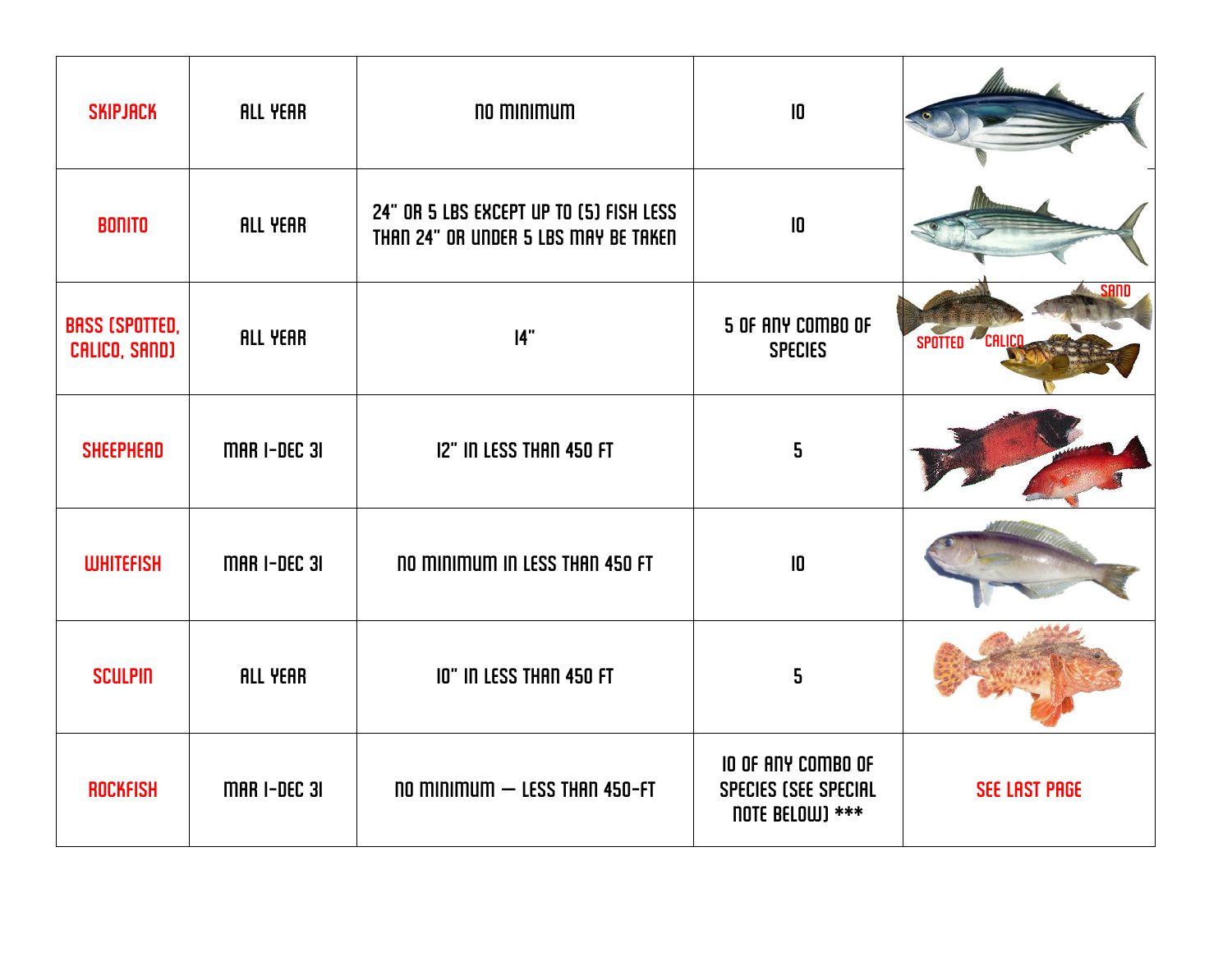| <b>LINGCOD</b>                                       | <b>MAR I-DEC 31</b>  | 22" IN LESS THAN 450 FT                                                                                           |                 |                                |
|------------------------------------------------------|----------------------|-------------------------------------------------------------------------------------------------------------------|-----------------|--------------------------------|
| <b>BARRACUDA</b>                                     | <b>ALL YEAR</b>      | 28"                                                                                                               | $\overline{10}$ |                                |
| <b>MAKO &amp;</b><br><b>THRESHER</b><br><b>SHARK</b> | <b>ALL YEAR</b>      | no minimum                                                                                                        |                 | <b>MAKO</b><br><b>THRESHER</b> |
| <b>CA SPINY</b><br><b>LOBSTER</b>                    | <b>SEP 29-MAR 20</b> | 3 %" FROM THE REAR EDGE OF THE EYE<br>SOCKET (BETWEEN THE HORNS) TO THE REAR<br>EDGE OF THE CARAPACE (BODY SHELL) |                 |                                |

\*\*\* Rockfish: These species may only be taken or possessed in waters less than 450 feet (75 fathoms) deep. The daily bag and possession limit is 10 fish in combination of all species with a sub-limit on black rockfish (3 per person) and canary rockfish (2 per person). Yelloweye rockfish, BRONZESPOTTED and Cowcod may not be retained (bag limit: zero) \*\*\*

\*\*\*filleting: (from sportfishing ca regs book: 27.65. FILLETING OF FISH ON VESSELS.)

(1) Kelp bass, barred sand bass, and spotted sand bass: All fillets shall be a minimum of 7 ½ inches in length. Each fillet shall bear intact a one-inch square patch of skin.

(2) Barracuda: Fillets must be a minimum of 17 inches in length. Each fillet shall bear intact a one inch square patch of silver skin.

(3) Lingcod. Lingcod fillets must be a minimum of 14 inches in length. Each fillet shall bear intact a one-inch square patch of skin. The minimum size and minimum fillet size for lingcod may be changed during the year or in-season by the department of dfg

(4) White sea bass: Fillets must be a minimum of 19 inches in length. Each fillet shall bear intact a one-inch square patch of silver skin.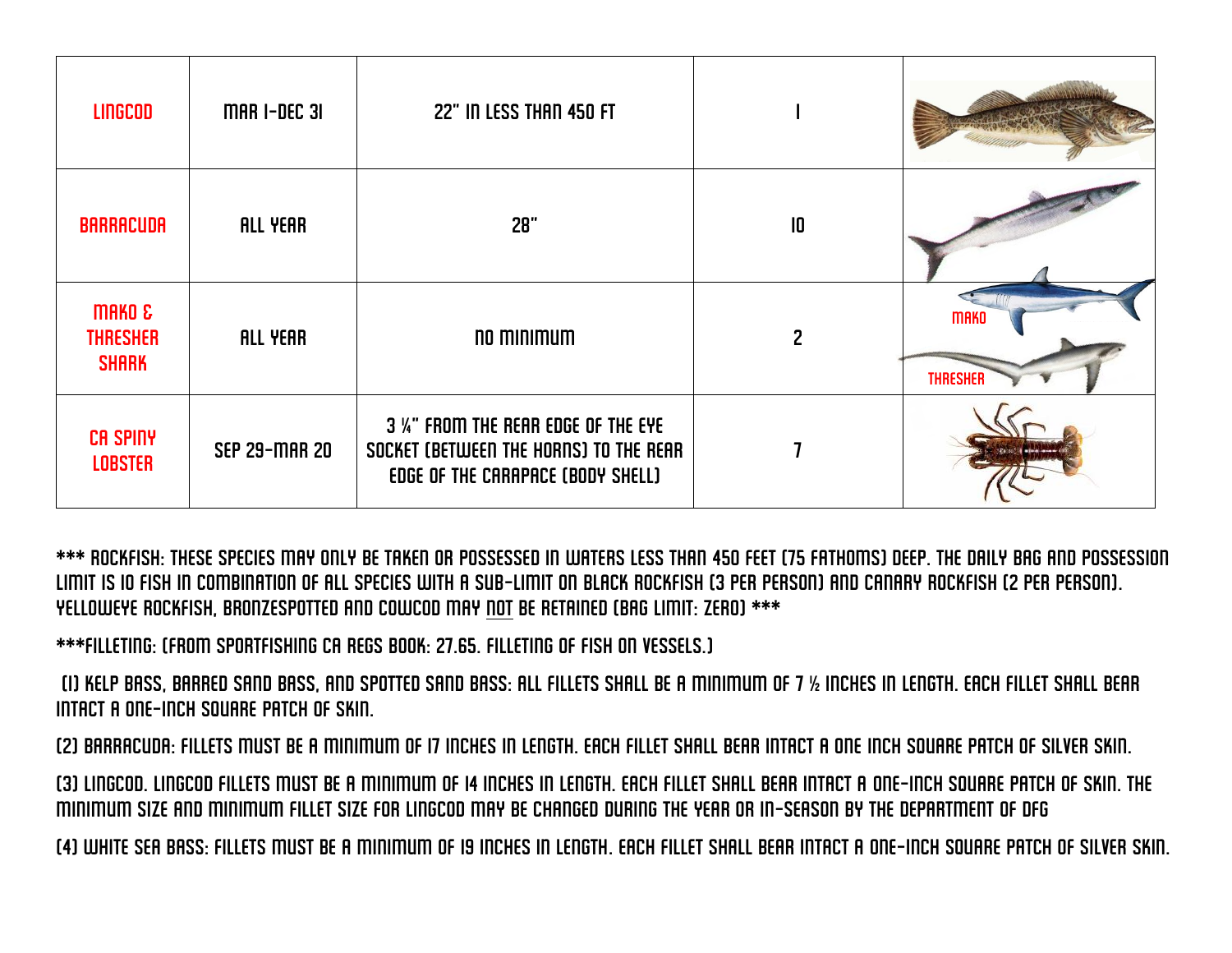(5) Pacific bonito: No more than 10 fillets of any length may be possessed. All bonito fillets possessed shall be considered a part of the allowable undersized tolerance of five bonito per day less than 24 inches fork length or weighing less than five pounds as provided in Section 28.32 of these regulations. All fillets shall bear intact a one-inch square patch of skin.

(6) California halibut taken from or possessed aboard a vessel south of Point Arena (Mendocino County): Fillets must be a minimum of 16 ¾ inches in length and shall bear the entire skin intact. A fillet from a California halibut (flesh from one entire side of the fish with the entire skin intact) may not be cut in half fillets. However, a fillet may be cut lengthwise in a straight line along the midline of the fillet where the fillet was attached to the vertebra (backbone) of the fish only if the two pieces of a fillet remain joined along their midline for a length of at least two inches at one end of the fillet.

(7) Yellowtail: Fillets must be a minimum of 17 inches in length, except not more than 10 fillets may be less than 17 inches. Each fillet shall bear intact a one-inch square patch of skin.

(8) Rockfish: Fillets must have the entire skin attached. The minimum size and minimum fillet size for rockfish may be changed during the year or in-season

(9) California scorpionfish (commonly termed "sculpin"): Fillets must be a minimum of 5 inches. Each fillet shall bear intact a oneinch square patch of skin. The minimum size and minimum fillet size for California scorpionfish may be changed during the year

(10) Ocean whitefish: Fillets must be a minimum of 6 ½ inches in length and shall bear the entire skin intact.

(11) For all species of tuna filleted, please see separate tuna filleting document on our website

\*\*\* filleting your special catch: California sheephead are now on the list of fish that may be filleted at sea. fillets must be a minimum of 6 ¾ inches in length and bear the entire skin intact.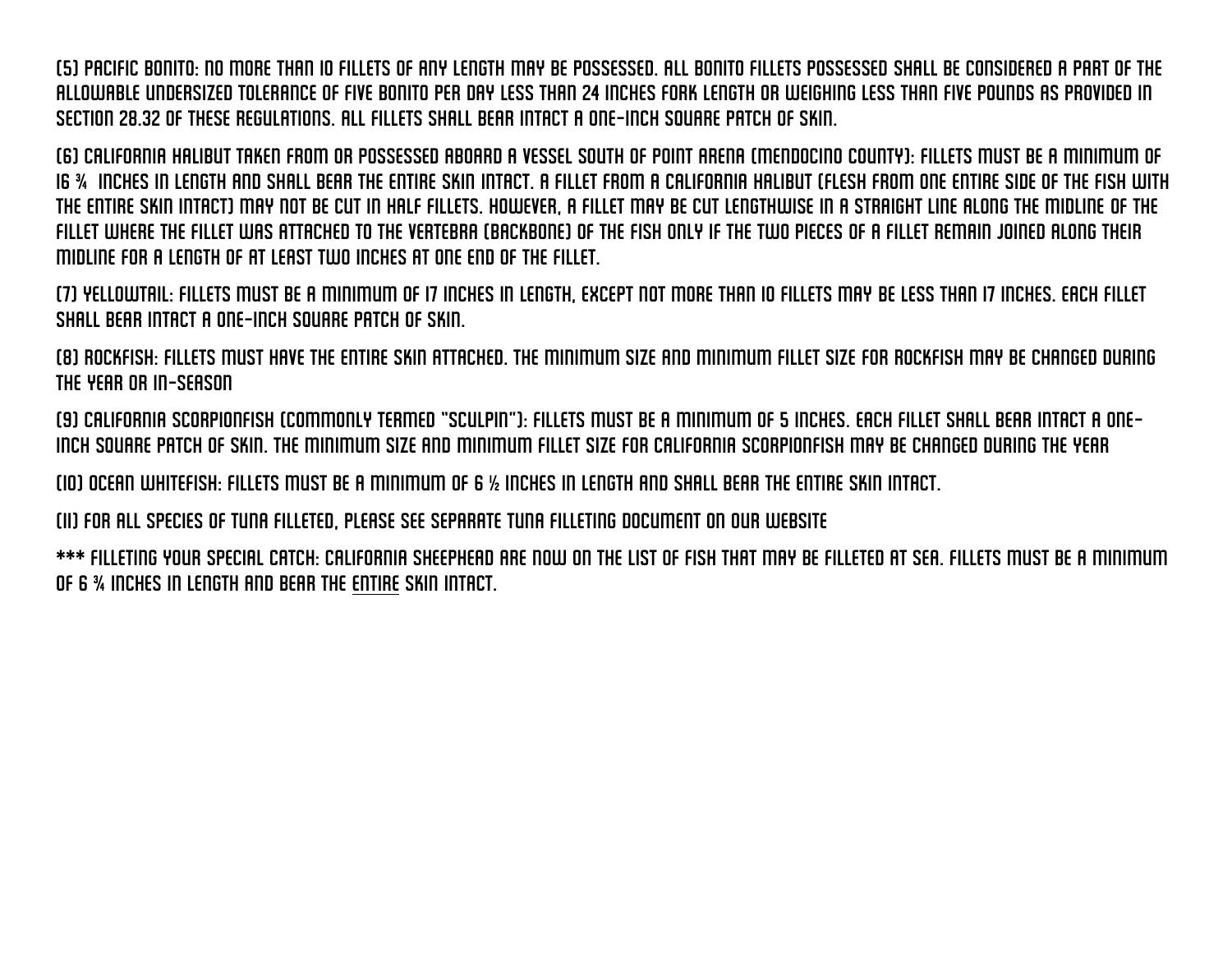